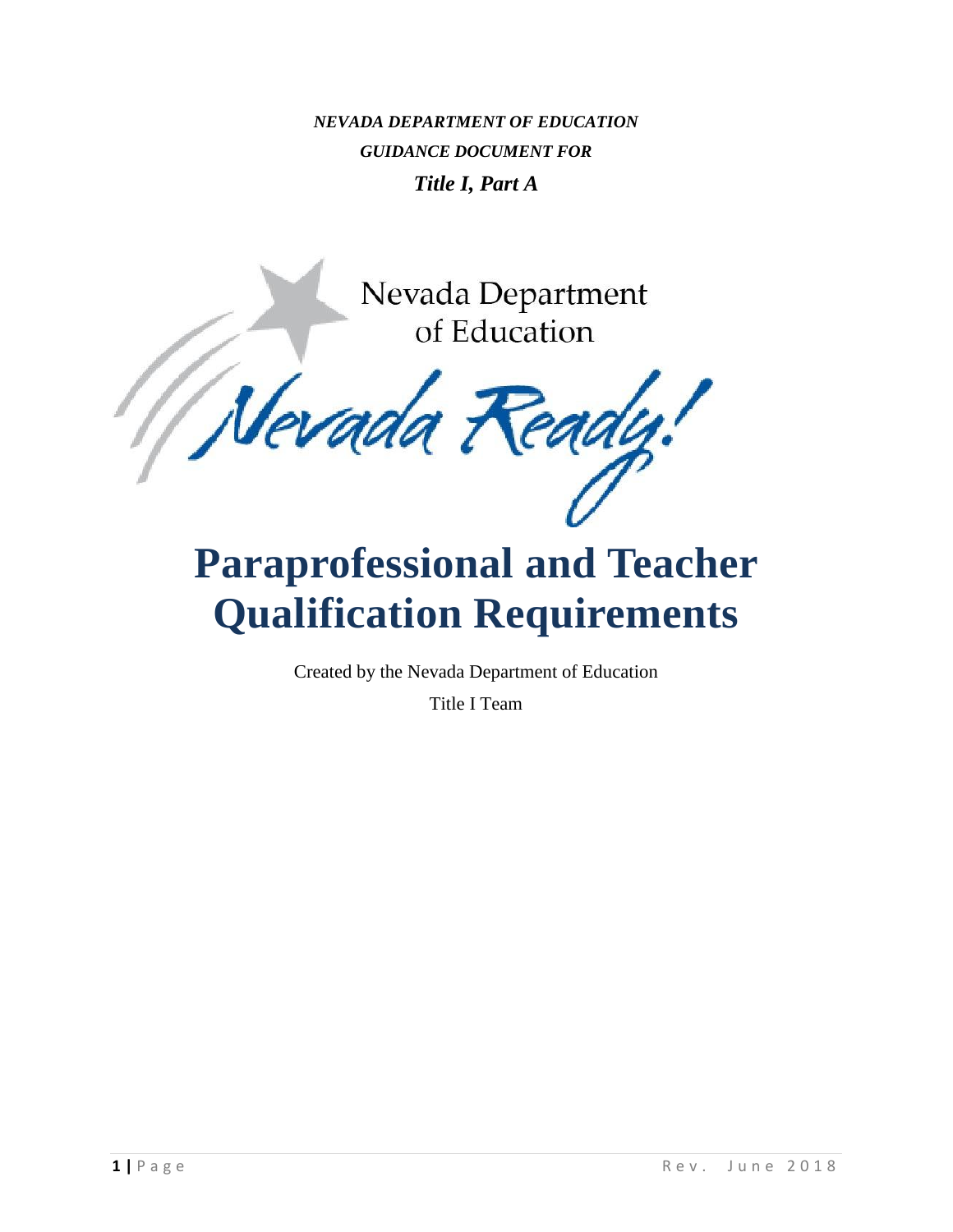# **Table of Contents**

| 1.1. |                                                                                      |  |
|------|--------------------------------------------------------------------------------------|--|
| 1.2. |                                                                                      |  |
| 1.3  | Paraprofessional Qualification: Sample Program Compliance Indicators 4               |  |
| 2.   |                                                                                      |  |
|      |                                                                                      |  |
|      |                                                                                      |  |
|      |                                                                                      |  |
|      | Appendix B: Sample Parent Right-to-Know Letter: Teacher & Parapro Qualifications  10 |  |
|      | Appendix C: Sample Parent Right-to-Know Letter- 4 Week Parent Notification 11        |  |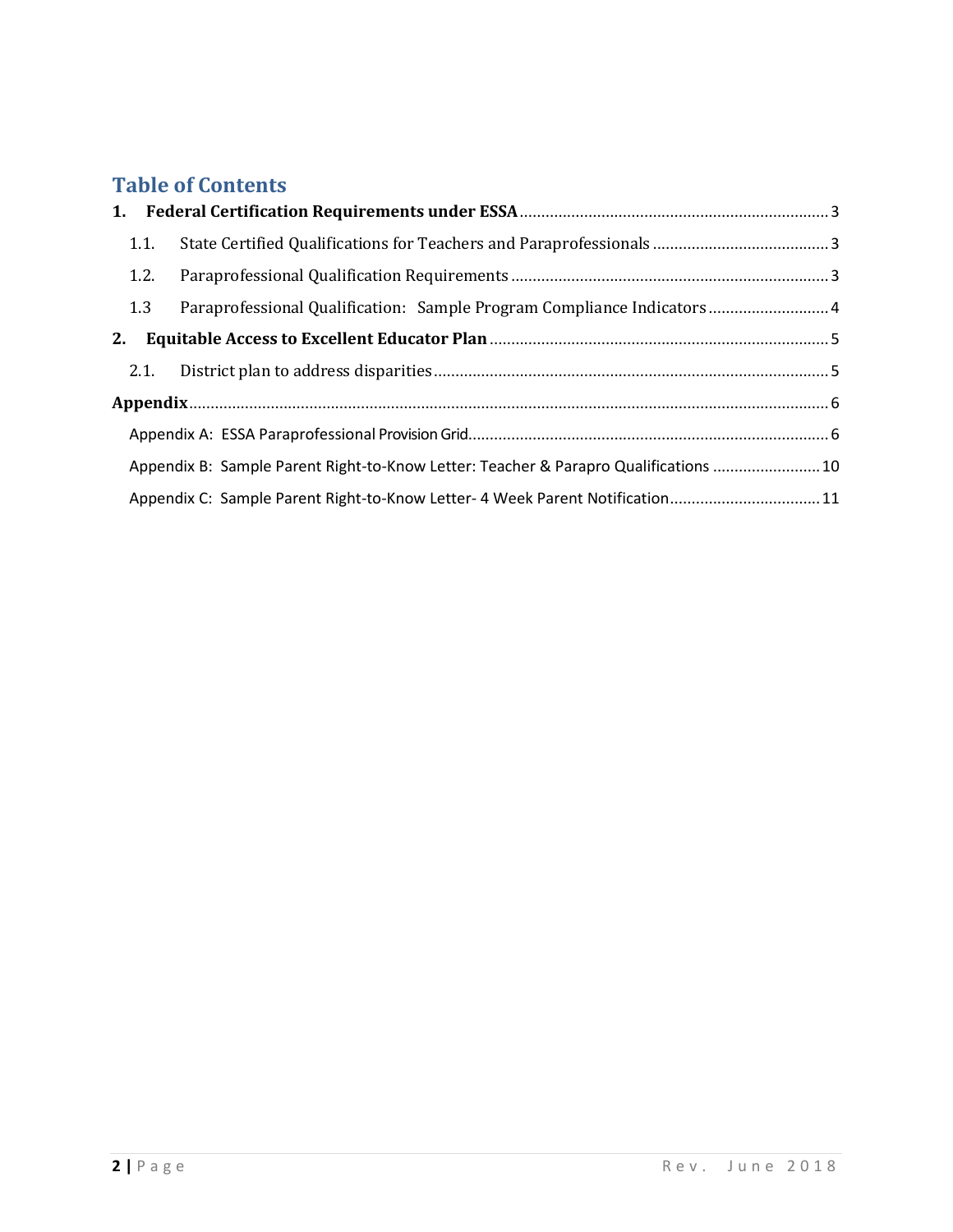# **Paraprofessional and Teacher Qualifications Guidance**

## <span id="page-2-1"></span><span id="page-2-0"></span>**1. Federal Certification Requirements under ESSA**

## **1.1. State Certified Qualifications for Teachers and Paraprofessionals**

The No Child Left Behind Act (NCLB) of 2001 required that paraprofessionals working in programs supported by Title I, Part A funds be highly qualified. The qualifications necessary to be considered highly qualified were prescribed by NCLB and included requirements for minimum education and subject matter competency. These requirements in NCLB have been replaced by the Every Student Succeeds Act (ESSA) of 2015 (ESSA Sections 111, 1112.) The ESSA now defers teacher qualification requirements in Title I programs to applicable State law.

Please contact the Nevada Department of Education's [Educator Licensure](http://www.doe.nv.gov/Educator_Licensure/)  [Office](http://www.doe.nv.gov/Educator_Licensure/) for further details around State qualification requirements required specifically for teachers.

Also, per Section 1112 (c) LEAs are required to provide the following assurances:

• Ensure that all teachers and paraprofessionals working in a program supported with funds under this part meet applicable State certification and licensure requirements, including any requirements for certification obtained through alternative routes to certification.

## <span id="page-2-2"></span>**1.2. Paraprofessional Qualification Requirements**

The Nevada Department of Education recommends that LEAs and charter schools adopt local hiring policies that set requirements for paraprofessionals equivalent or similar to those outlined below.

Instructional paraprofessionals should possess specific skills and knowledge in reading, writing, mathematics and instruction to serve in schools supported by Title I, Part A funds. At a minimum, instructional paraprofessionals should:

- (A) Possess a high school diploma or its equivalent (e.g., the GED); and
- (B) Demonstrate subject matter competency by:
	- i. Earning an Associate's (or higher) degree; or
	- ii. Completing at least two years (48 credit hours) of study at an institution of higher education; or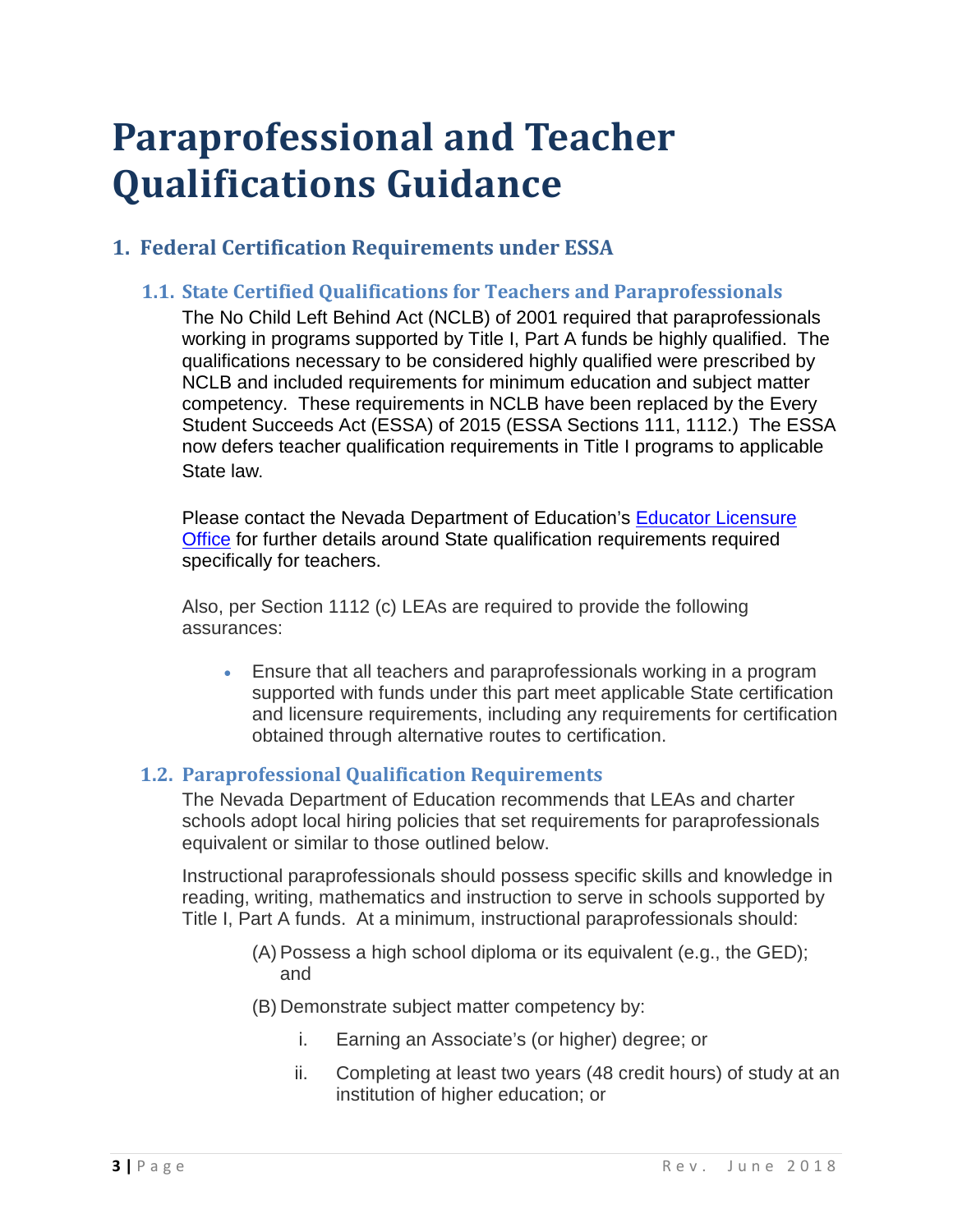iii. Passing a formal assessment measuring one's knowledge of and ability to assist classroom teachers in reading, writing and mathematics.

Formal assessments should be valid and reliable. An assessment is valid if it measures mathematics, reading, and writing content at a level equivalent to the knowledge obtained by attending two years of college and is applicable to duties being assigned to the paraprofessional. An assessment is reliable if it provides consistent results. Existing assessments that are valid and reliable for the purposes of assessing paraprofessionals' subject matter competency are the **ETS-ParaPro** assessments.

Instructional paraprofessionals should be supervised directly by a licensed teacher. An instructional paraprofessional is an individual who provides instruction and support for classroom teachers. The following activities are recommended as appropriate job duties of an instructional paraprofessional:

- Provide one-on-one tutoring for eligible students, if the tutoring is scheduled at a time when a student would not otherwise receive instruction from a teacher
- Assist with classroom management, such as organizing instructional and other materials
- Provide assistance in a computer laboratory
- Provide instructional support in a library or media center
- Provide instructional services to students under the direct supervision of a teacher

## <span id="page-3-0"></span>**1.3. Paraprofessional Qualification: Sample Program Compliance Indicators**

LEAs should be prepared to describe the following in their Title I, Part A application. These requirements are collected during fiscal and desktop monitoring through either the eNOTE or ePAGE online monitoring systems.

- Describe the ongoing process of how the LEA coordinates certification and licensure notification between the district's Human Resources department, the Title I Office, and with school administration.
- Describe how the LEA will ensure the certification and licensure status of teachers assigned to Title I schools is maintained.
- Provide an assurance that the LEA certifies that all paraprofessionals in Title I schoolwide schools meet applicable State certification and licensure requirements.
- Provide an assurance and evidence that the LEA certifies that all paraprofessionals paid with Title I funds in targeted assistance schools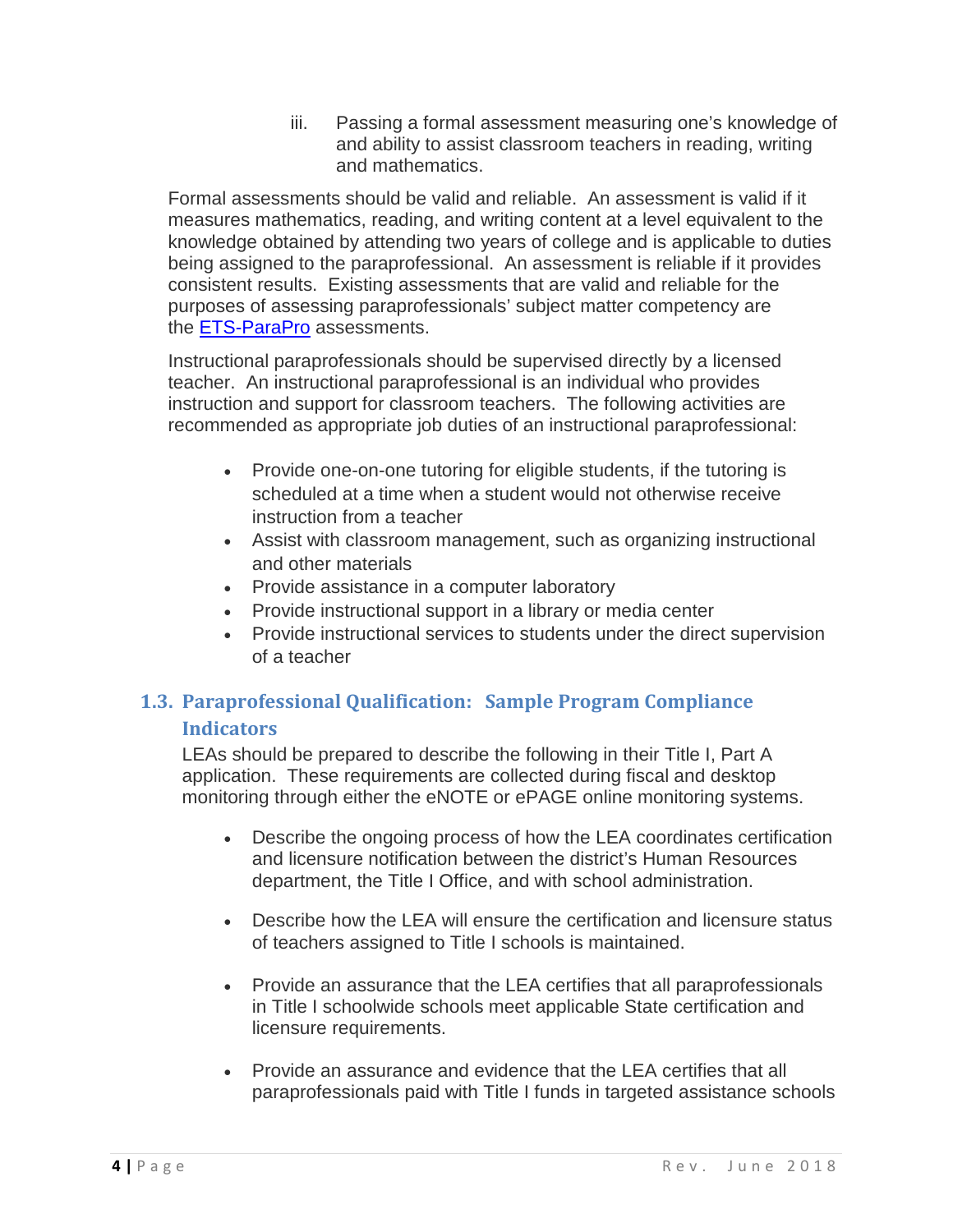meet applicable State certification and licensure requirements.

- Provide copies as evidence that the Title I served districts/schools provide to each individual timely parent "Right to Know" notices that the parent's child has been assigned, or taught for 4 or more consecutive weeks by, a teacher with limited State certification or licensure and/or right to ask for teacher's and paraprofessional's qualifications, when applicable.
- LEA professional development plan and evidence that professional development is aligned to needs and PD evaluations.

## <span id="page-4-0"></span>**2. Equitable Access to Excellent Educator Plan**

## **2.1. District plan to address disparities**

<span id="page-4-1"></span>Districts who receive Title I, part A funds will be required to identify and address, as required under State plans as described in section 1111(g)(1)(B), any disparities that result in low-income students and minority students being taught at higher rates than other students by ineffective, inexperienced, or out-of-field teachers. Describe any disparities that result in low-income students and minority students being taught by ineffective, inexperienced, or out-of-field teachers at higher rates that other students.

If there are disparities that result in low-income students and minority students being taught at higher rates than other students by ineffective, inexperienced, or out-of-field teachers, describe how the LEA will identify and address the disparities.

Please contact the [Office of Educator Development and Support](http://www.doe.nv.gov/Educator_Development_and_Support/) for further information with regards to the requirements needs in the District's Equitable Access to Excellent Educator Plan.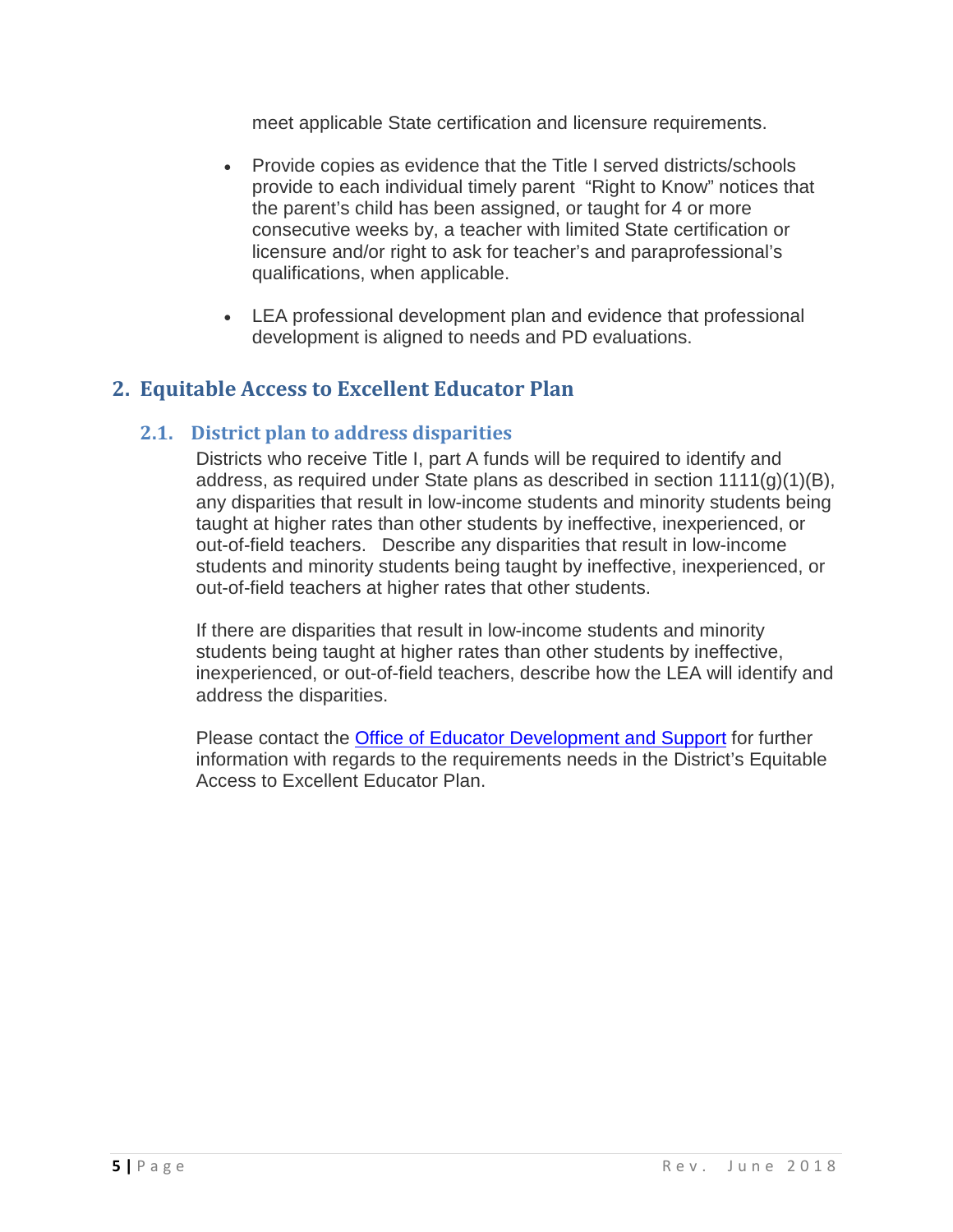# <span id="page-5-0"></span>**Appendix**

## <span id="page-5-1"></span>**Appendix A: ESSA Paraprofessional Provision Grid**

*Source: https:[//www](http://www.congress.gov/114/bills/s1177/BILLS-114s1177enr.pdf).congress.gov/114/bills/s1177/BILLS-114s1177enr.pdf*

| Title &                                             | <b>ESSA</b> | <b>Provision</b>                                                                                                                                                                                                                                                                                                                                                                                                                                                                                                                                                                                                                                                                                 | <b>Summary</b>                                                                                                                                                                                                   |
|-----------------------------------------------------|-------------|--------------------------------------------------------------------------------------------------------------------------------------------------------------------------------------------------------------------------------------------------------------------------------------------------------------------------------------------------------------------------------------------------------------------------------------------------------------------------------------------------------------------------------------------------------------------------------------------------------------------------------------------------------------------------------------------------|------------------------------------------------------------------------------------------------------------------------------------------------------------------------------------------------------------------|
| <b>Section</b>                                      | <b>Bill</b> |                                                                                                                                                                                                                                                                                                                                                                                                                                                                                                                                                                                                                                                                                                  |                                                                                                                                                                                                                  |
| Reference                                           | Page #      |                                                                                                                                                                                                                                                                                                                                                                                                                                                                                                                                                                                                                                                                                                  |                                                                                                                                                                                                                  |
| SEC. 1005/1111<br><b>State</b><br>Plans $(a)(1)(A)$ | 19          | For any State receiving a grant under this part, the<br>SEA shall file a plan that is $-$<br>(A) developed by the State educational agency with<br>timely and meaningful consultation with the<br>Governor, members of the State legislature and<br>State board of education (if the State has a State<br>board of education), local educational agencies<br>(including those located in rural areas),<br>representatives of Indian tribes located in the State,<br>teachers, principals, other school leaders, charter<br>school leaders (if the State has charter schools),<br>specialized instructional support personnel,<br>paraprofessionals, administrators, other staff, and<br>parents; | SEA Plans-<br>paraprofessionals<br>included in list of those<br>that SEA must consult<br>with when developing<br>plan.                                                                                           |
| SEC. 1005/1111<br><b>State</b><br>Plans $(g)(2)(J)$ | 44          | (J) the State educational agency will ensure that all<br>teachers and paraprofessionals working in a<br>program supported with funds under this part meet<br>applicable State certification and licensure<br>requirements, including any requirements for<br>certification obtained through alternative routes to<br>certification;                                                                                                                                                                                                                                                                                                                                                              | Assurances - SEA will<br>ensure that<br>paraprofessionals meet<br>applicable State<br>certification and<br>licensure requirements.                                                                               |
| SEC. 1005/1111<br><b>State</b><br>Plans $(g)(2)(M)$ | 44-45       | (M) the State has professional standards for<br>paraprofessionals working in a program supported<br>with funds under this part, including qualifications<br>that were in place on the day before the date of<br>enactment of the Every Student Succeeds Act;                                                                                                                                                                                                                                                                                                                                                                                                                                     | Assurances-SEA has<br>professional standards<br>(entry level<br>requirements) for<br>paraprofessionals<br>including "qualifications<br>that were in place on the<br>day before the date of<br>enactment of ESSA" |
| SEC. 1006/1112<br>Local<br>Plans $(a)(1)(A)$        | 52          | "(A) is developed with timely and meaningful<br>consultation with teachers, principals, other<br>school leaders, paraprofessionals, specialized<br>instructional support personnel, charter school<br>leaders (in a local educational agency that has                                                                                                                                                                                                                                                                                                                                                                                                                                            | LEA Plans-<br>paraprofessionals<br>included in list of those<br>that LEA must consult<br>with when developing                                                                                                    |

### **Title I – Improving Basic Programs Operated By State and Local Education Agencies (pg. 13-112)**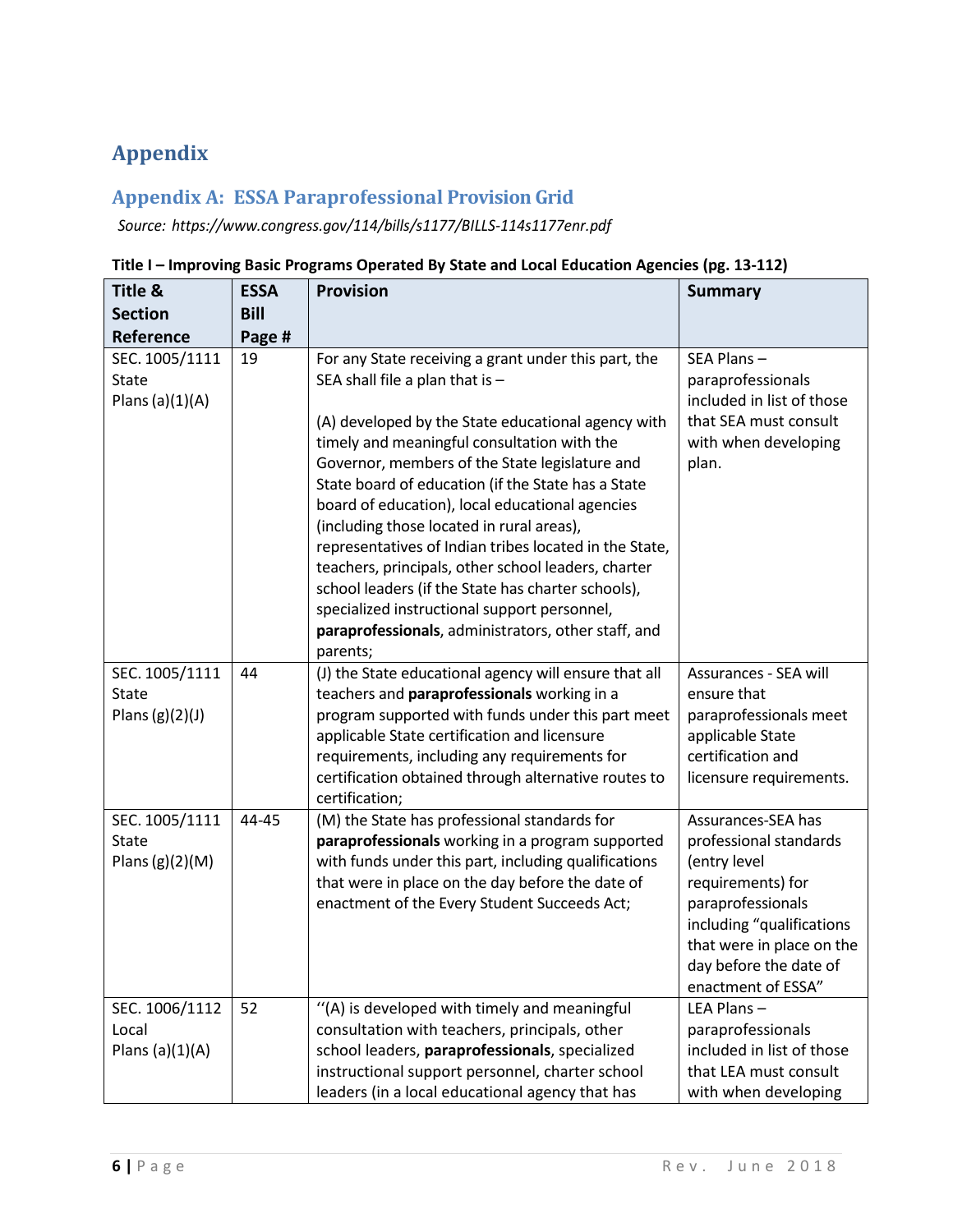| Title &                                           | <b>ESSA</b> | <b>Provision</b>                                                                                                                                                                                                                                                                                                                                                                                                                                                                                                                                                                                    | <b>Summary</b>                                                                                                                                                                                                                                                                                                                                                          |
|---------------------------------------------------|-------------|-----------------------------------------------------------------------------------------------------------------------------------------------------------------------------------------------------------------------------------------------------------------------------------------------------------------------------------------------------------------------------------------------------------------------------------------------------------------------------------------------------------------------------------------------------------------------------------------------------|-------------------------------------------------------------------------------------------------------------------------------------------------------------------------------------------------------------------------------------------------------------------------------------------------------------------------------------------------------------------------|
| <b>Section</b>                                    | <b>Bill</b> |                                                                                                                                                                                                                                                                                                                                                                                                                                                                                                                                                                                                     |                                                                                                                                                                                                                                                                                                                                                                         |
| Reference                                         | Page #      |                                                                                                                                                                                                                                                                                                                                                                                                                                                                                                                                                                                                     |                                                                                                                                                                                                                                                                                                                                                                         |
|                                                   |             | charter schools), administrators (including<br>administrators of programs described in other<br>parts of this title), other appropriate school<br>personnel, and with parents of children in schools<br>served under this part;                                                                                                                                                                                                                                                                                                                                                                     | plan.                                                                                                                                                                                                                                                                                                                                                                   |
| SEC. 1006/1112<br>Local<br>Plans $(b)(9)$         | 53          | (9) how teachers and school leaders, in<br>consultation with parents, administrators,<br>paraprofessionals, and specialized instructional<br>support personnel, in schools operating a targeted<br>assistance school program under section 1115, will<br>identify the eligible children most in need of<br>services under this part;                                                                                                                                                                                                                                                                | Plan Provisions - To<br>ensure that all children<br>receive<br>a high-quality<br>education, and to close<br>the achievement gap<br>, each local educational<br>agency plan shall<br>describe-how teachers<br>and school leaders, in<br>consultation with<br>paraprofessionals, etc.,<br>will identify eligible<br>children most in need of<br>services under this part. |
| SEC. 1006/1112<br>Local<br>Plans $(c)(6)$         | 55          | (6) ensure that all teachers and paraprofessionals<br>working in a program supported with funds under<br>this part meet applicable State certification and<br>licensure requirements, including any<br>requirements for certification obtained through<br>alternative routes to certification;                                                                                                                                                                                                                                                                                                      | Assurances - LEA will<br>ensure that<br>paraprofessionals meet<br>applicable State<br>certification and<br>licensure requirements,<br>including alternative<br>certification<br>requirements.                                                                                                                                                                           |
| SEC. 1006/1112<br>Local<br>Plans<br>(e)(1)(A)(ii) | 56          | (A) IN GENERAL, - At the beginning of each school<br>year, a local education agency that receives funds<br>under this part shall notify the parents of each<br>student attending any school receiving funds<br>under this part that the parents may request, and<br>the agency will provide the parents on request<br>(and in a timely manner), information regarding<br>the professional qualifications of the student's<br>classroom teachers, including at a minimum, the<br>following: (ii) Whether the child is provided<br>services by paraprofessionals and, if so, their<br>qualifications. | Parents Right-to-Know-<br>LEA must notify parents<br>that they can request<br>(and agency will<br>provide) info regarding<br>the qualifications of the<br>student's teachers,<br>including if the child is<br>provided services by<br>paraprofessionals and<br>their qualifications.                                                                                    |
| SEC. 1008/1114<br>Schoolwide<br>Programs (b)(2)   | 62          | Schoolwide Program Plan - (2) is developed with<br>the involvement of parents and other members of<br>the community to be served and individuals who                                                                                                                                                                                                                                                                                                                                                                                                                                                | School Wide Program<br>Plan is developed with<br>involvement of                                                                                                                                                                                                                                                                                                         |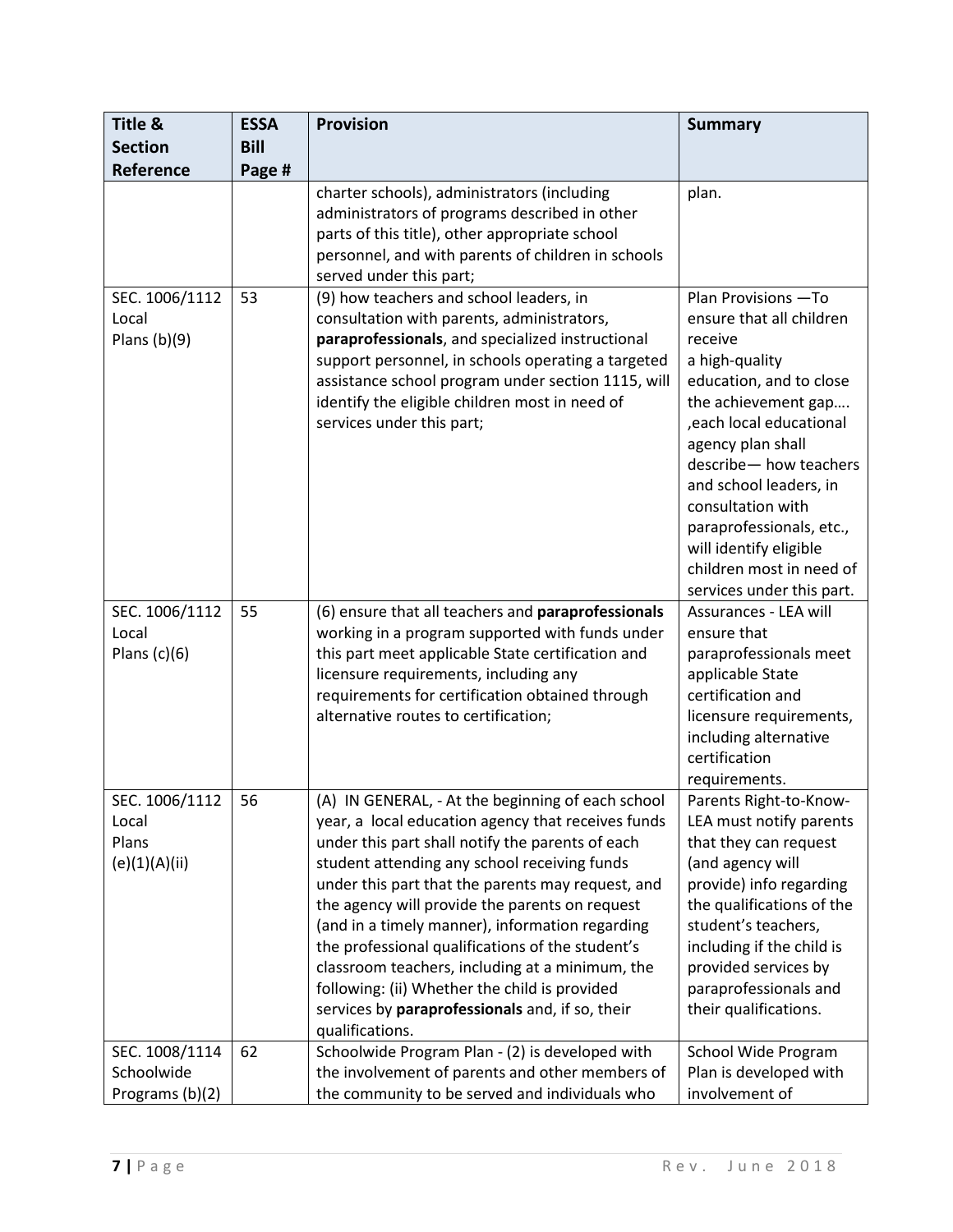| <b>Title &amp;</b>                                             | <b>ESSA</b> | <b>Provision</b>                                                                                                                                                                                                                                                                                                                                                                                                                                                                                                                                                                          | <b>Summary</b>                                                                                                                                                                                                                                                                                                                                                                                                                                                                                                                                                                                                                              |
|----------------------------------------------------------------|-------------|-------------------------------------------------------------------------------------------------------------------------------------------------------------------------------------------------------------------------------------------------------------------------------------------------------------------------------------------------------------------------------------------------------------------------------------------------------------------------------------------------------------------------------------------------------------------------------------------|---------------------------------------------------------------------------------------------------------------------------------------------------------------------------------------------------------------------------------------------------------------------------------------------------------------------------------------------------------------------------------------------------------------------------------------------------------------------------------------------------------------------------------------------------------------------------------------------------------------------------------------------|
| <b>Section</b>                                                 | <b>Bill</b> |                                                                                                                                                                                                                                                                                                                                                                                                                                                                                                                                                                                           |                                                                                                                                                                                                                                                                                                                                                                                                                                                                                                                                                                                                                                             |
| Reference                                                      | Page #      |                                                                                                                                                                                                                                                                                                                                                                                                                                                                                                                                                                                           |                                                                                                                                                                                                                                                                                                                                                                                                                                                                                                                                                                                                                                             |
|                                                                |             | will carry out such plan, including teachers,<br>principals, other school leaders, paraprofessionals<br>present in the school, administrators (including<br>administrators of programs described in other<br>parts of this title), the local educational agency, to<br>the extent feasible, tribes and tribal organizations<br>present in the community, and, if appropriate,<br>specialized instructional support personnel,<br>technical assistance providers, school staff, if the<br>plan relates to a secondary school, students, and<br>other individuals determined by the school; | paraprofessionals<br>(among others).                                                                                                                                                                                                                                                                                                                                                                                                                                                                                                                                                                                                        |
| SEC. 1008/1114<br>Schoolwide<br>Programs<br>(b)(7)(A)(iii)(IV) | 63          | (IV) professional development and other activities<br>for teachers, paraprofessionals, and other school<br>personnel to improve instruction and use of data<br>from academic assessments, and to recruit and<br>retain effective teachers, particularly in high- need<br>subjects; and                                                                                                                                                                                                                                                                                                    | School wide program<br>plan must include a<br>description of the<br>strategies that the<br>school will implement to<br>address school needs,<br>including how strategies<br>will address needs of all<br>children in school, but<br>particularly those that at<br>risk of not meeting<br>challenging academic<br>standards, through<br>activities which may<br>include: PD and other<br>activities for teachers,<br>paraprofessionals, and<br>other school personnel<br>to improve instruction<br>and use of data from<br>academic assessments<br>and to recruit and retain<br>effective teachers<br>particularly in high need<br>subjects. |
| SEC. 1010/1116<br>Targeted<br>Assistance<br>Schools (D)(i)     | 68          | (i) Supporting schools and nonprofit organizations<br>in providing professional development for local<br>educational agency and school personnel<br>regarding parent and family engagement<br>strategies, which may be provided jointly to<br>teachers, principals, other school leaders,<br>specialized instructional support personnel,<br>paraprofessionals, early childhood educators, and                                                                                                                                                                                            | Parent and Family<br>Engagement - LEA Use<br>of Funds - funds used<br>for activities that are<br>consistent with the<br>LEA's parent/family<br>engagement policy,<br>including supporting                                                                                                                                                                                                                                                                                                                                                                                                                                                   |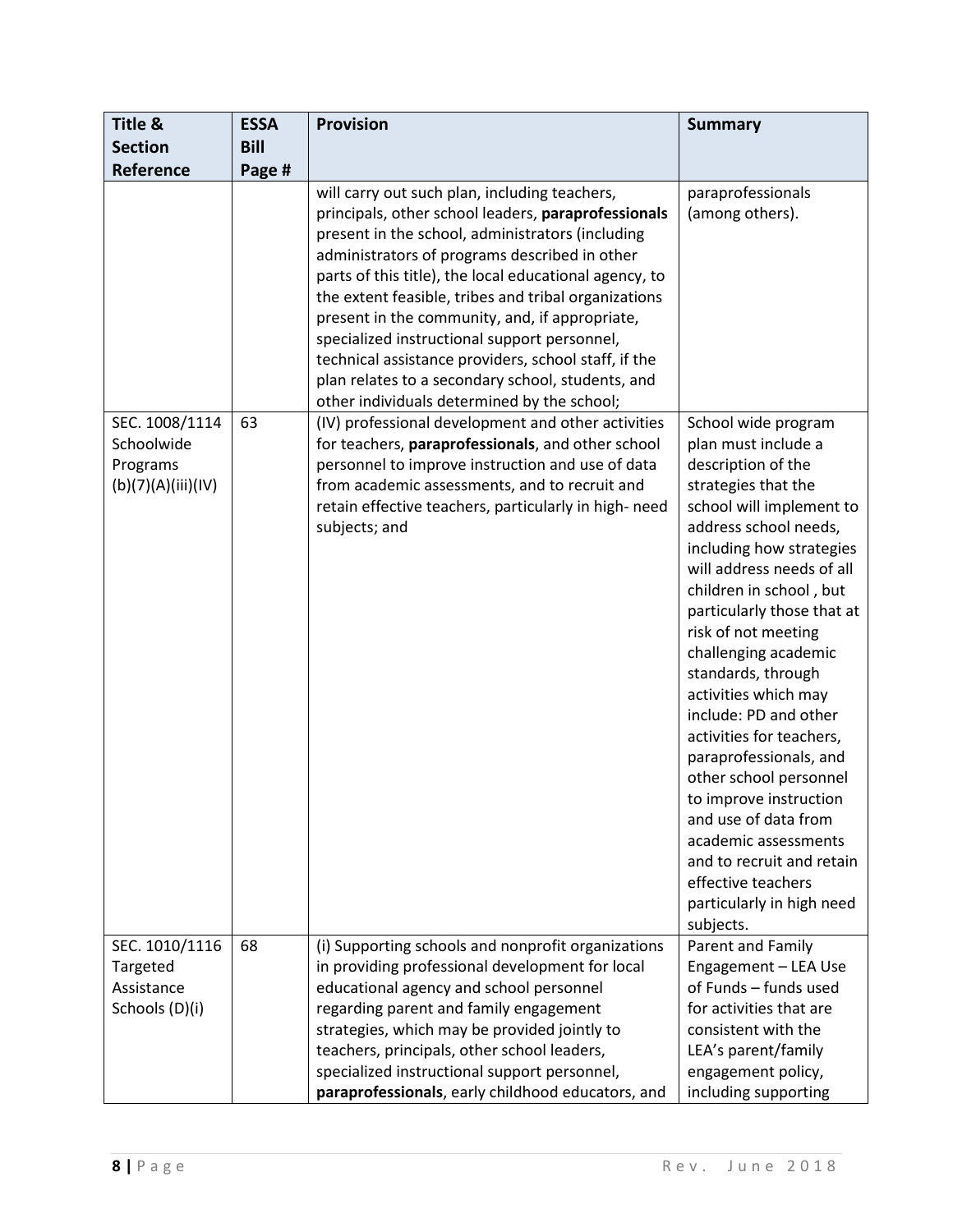| Title &                                         | <b>ESSA</b> | <b>Provision</b>                                                      | <b>Summary</b>                                                                                                                                                                                                                                                                                                 |
|-------------------------------------------------|-------------|-----------------------------------------------------------------------|----------------------------------------------------------------------------------------------------------------------------------------------------------------------------------------------------------------------------------------------------------------------------------------------------------------|
| <b>Section</b>                                  | <b>Bill</b> |                                                                       |                                                                                                                                                                                                                                                                                                                |
| Reference                                       | Page #      |                                                                       |                                                                                                                                                                                                                                                                                                                |
|                                                 |             | parents and family members.                                           | schools and non-profits<br>in providing PD for LEA<br>and school personnel<br>regarding family<br>engagement strategies,<br>which may be provided<br>jointly to teachers,<br>principals, other school<br>leaders, SISPs,<br>paraprofessionals, early<br>childhood educators,<br>and parents/family<br>members. |
| SEC. 1601<br>General<br>Provisions<br>(c)(2)(H) | 112         | (H) specialized instructional support personnel and<br>professionals. | State Administration -<br>Each SEA shall create a<br><b>State Committee of</b><br>practitioners to advise<br>the State in carrying out<br>its responsibilities.<br>Committee to include<br>paraprofessionals. (pg.<br>1618-1619 NCLB / 20<br>U.S.C. 6573)                                                      |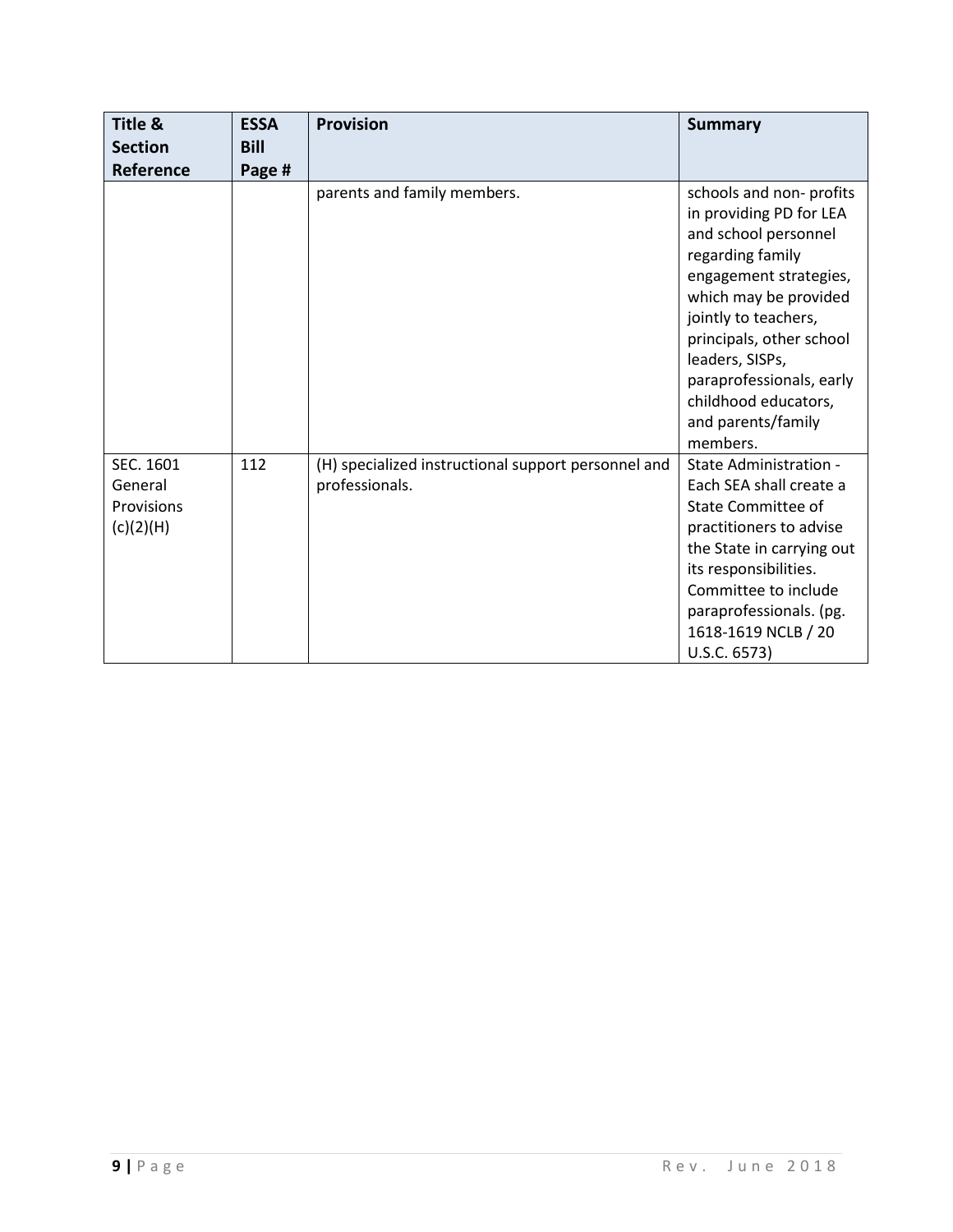## **Appendix B: Sample Parent Right-to-Know Letter: Teacher & Parapro Qualifications**

#### **Sample Notification to Parents – Title I, Part A Right to Ask for Teacher's and Paraprofessional's Qualifications**

## **[Use LEA or School Letterhead]**

[Date]

Dear Parents,

In compliance with the requirements of the Every Student Succeeds Act (ESSA) the **[insert LEA or school name]** would like to inform you that you may request information about the professional qualifications of your student's teacher(s) or instructional paraprofessional(s).

### **A. The following information may be requested for teacher(s):**

- 1. Whether the teacher has met Nevada teacher certification requirements for the grade level and subject areas in which the teacher provides instruction.
- 2. Whether the teacher is teaching under an emergency or other provisional status through which Nevada's qualifications or certification criteria have been waived.
- 3. The college major and any graduate certification or degree held by the teacher.
- 4. Whether the student is provided services by paraprofessionals, and if so, their qualifications.

### **B. The following information may be requested for instructional paraprofessional(s):**

Paraprofessionals must work under the supervision of a certified teacher. In schools that operate a schoolwide program, all paraprofessionals must meet professional qualifications. In a Targeted Assistance program, any paraprofessional who is the direct supervision of a certificated teacher must meet the professional qualifications.

Paraeducators can provide a copy of their high school diploma — transcripts are not necessary. Schools that operate a Title I, Part A program must have a high school diploma or GED and completed the following:

- 1. Completed at least two years of study at an institution of higher education earning a minimum of 48 units; or
- 2. Obtained an associate's or higher degree; or
- 3. Pass the ETS ParaPro Assessment. The assessment measures skills, and content knowledge related to reading, writing and math. ParaPros must have a minimum score of 460.

If you wish to request information concerning your child's teacher's and instructional paraprofessional's qualification, please contact [**Insert Principal or Principal's Designee name]** at **[Insert phone number or other contact information].**

Sincerely,

*Insert Signature* [Insert Printed Name] [Insert Title]